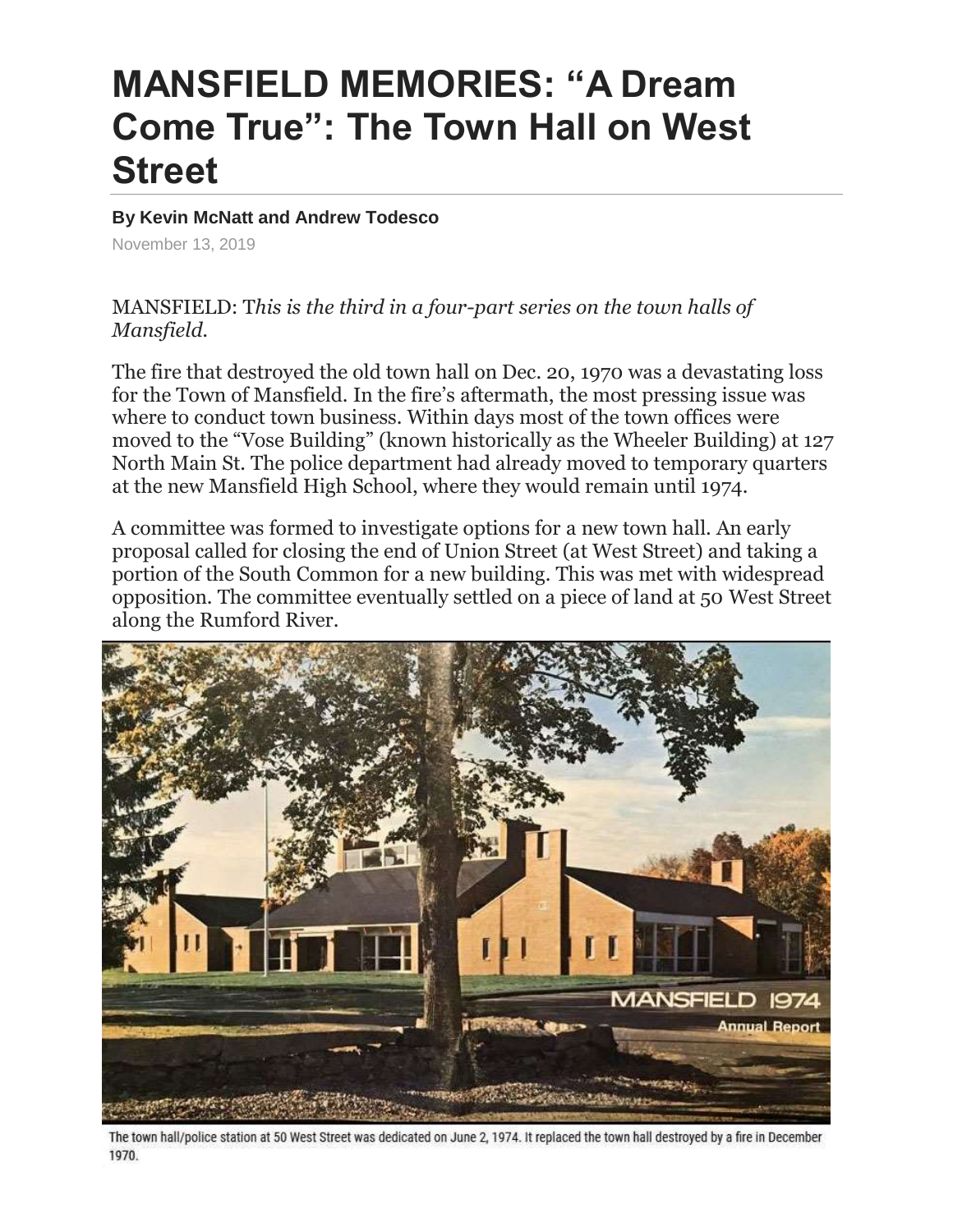In the 1800s, the lot had been the site of Packard's saw mill. By the mid-20th century that structure had become dilapidated and was razed. By the early 1970s, there was an old town barn on the back of the property, and a small branch of the United National Bank nearer to West Street. The town purchased the land in April 1973.



Board of Selectmen expresses Town's appreciation of the New Town Hall/Police Station on June 12, 1974. Left to right: front: Clifford Turner, Antonino Caponigro, Joan Secher, Douglas Titus, Geraldine Abbott. rear: Herbert Levine, Frank Colella, Robert Saquet.

The town hall/police station at 50 West St. was dedicated on June 2, 1974. In 1997, town offices moved to the former Park Row School and 50 West Street became a dedicated police station. The Mansfield Police Department remained at 50 West Street until the new public safety building was opened in August 2019.

The Town Hall/Police Station Building Committee consisted of Antonino Caponigro, Jr., Geraldine Abbott, Clifford Turner, Alfred Turinese and Robert Saquet. The committee advanced the idea of a three-section building. In front would be space for town offices to be open during normal business hours. The middle section would feature offices for town executives and meeting space for boards and committees. In the back would be a 24-hour police station. Architect Harold Washburn of Washburn & Luther Associates of Attleboro brought their vision to life. Construction was performed by A.P. Whittaker and Sons of Randolph.